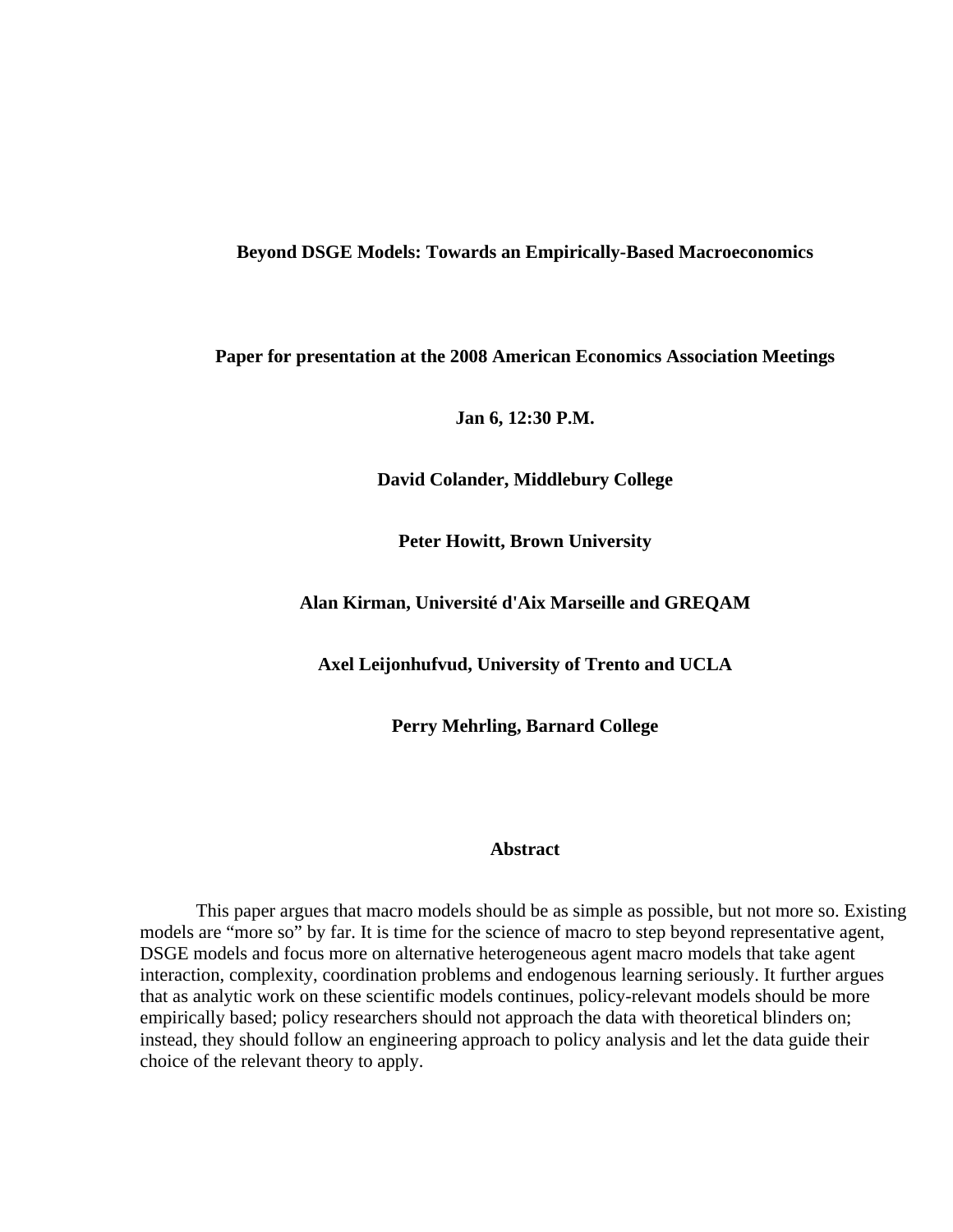### **Beyond DSGE Models: Towards an Empirically-Based Macroeconomics**

Maybe there is in human nature a deep-seated perverse pleasure in adopting and defending a wholly counterintuitive doctrine that leaves the uninitiated peasant wondering what planet he or she is on.—

# Robert Solow<sup>[1](#page-1-0)</sup>

There has, for some time, been a strong undercurrent of opposition to modern macroeconomic models which, in their latest incarnation, have coalesced around dynamic stochastic general equilibrium models. Critics ask: How can a model that assumes away any agent coordination problems shed much light on macro phenomena that are intrinsically involved with such problems? They argue that what makes macroeconomics a separate field of study is the complex properties of aggregate behavior that emerge from the interaction among agents. Since in a complex system aggregate behavior cannot be deduced from an analysis of individuals alone, representative agent models fail to address the most basic questions of macroeconomics.

To many young economists who are unfamiliar with the history of macro, the thought of doing macro without representative agent micro foundations is almost heretical. How can one hope to say anything formally about the macro economy without "sound microfoundations"? To do so, they have been taught, would be ad hoc. In truth, however, nothing could be more ad hoc than the standard microfoundations; as economists such as Pareto, Hicks, and Koopmans have made clear, the assumptions we make about individuals in microeconomics are based on introspection, not on any mass of coherent empirical evidence or even on any intuitive plausibility criteria. The only

<span id="page-1-0"></span> $1$  Robert Solow (2006) made this statement when he was reflecting on how the macro model had gone so far astray. He further states that "(flaws in the previous model) would not explain why the macro community bought so incontinently into an alternative model that seems to lack all credibility."

 $\overline{a}$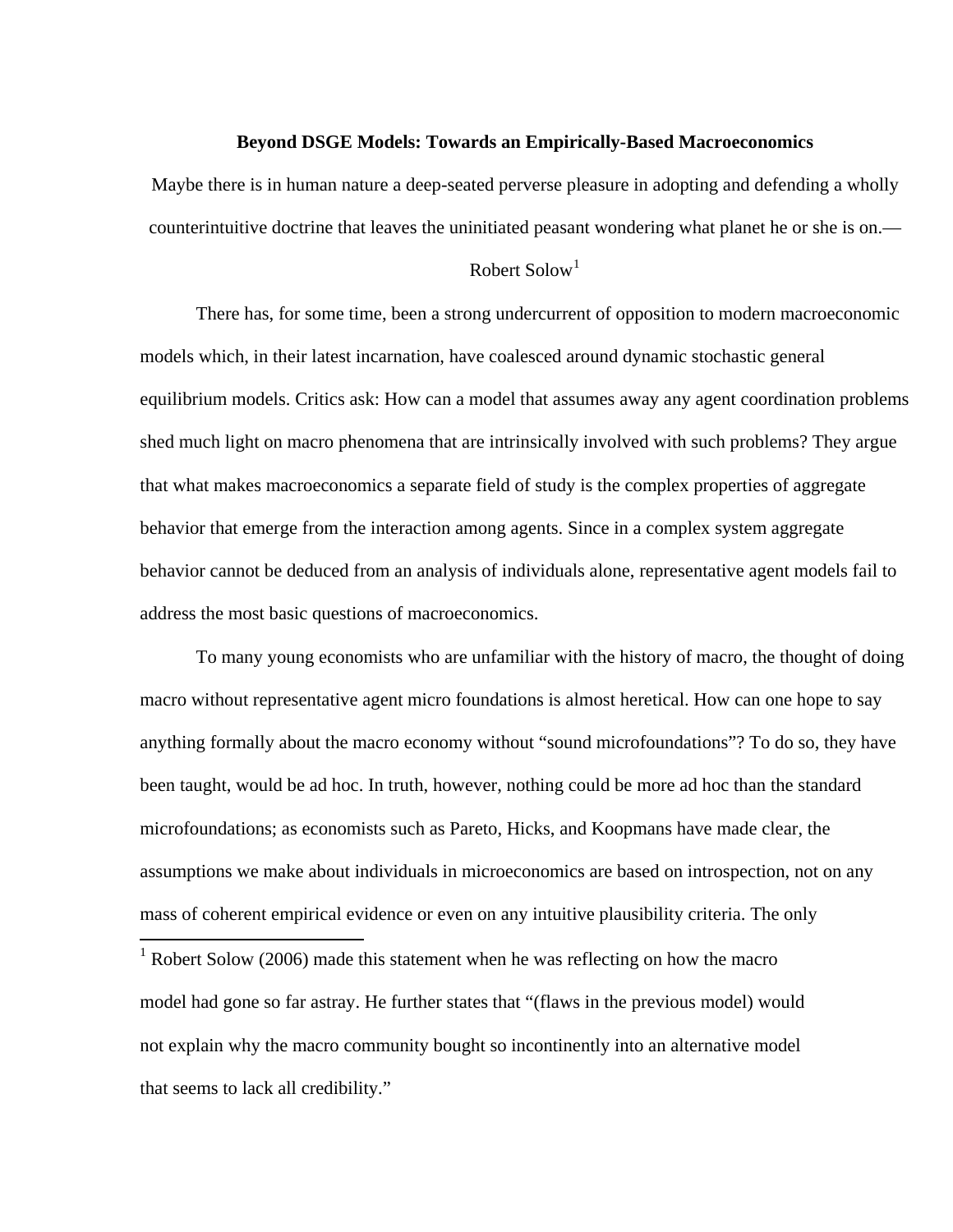justification of the hyper-rational, self-interested agent typically used in standard macro models was that it was consistent with the characterization used in micro theorizing. And even that justification is now disappearing with the rise of behavioral economics.

To make the needed break from the past, macroeconomists must acknowledge that micro foundations are a choice variable of theorists. The appropriate choice cannot be determined a priori; it needs to be made in reference to empirical data and educated common sense in a way that will lead to useful macro models. The current standard approach in macro does not do that; instead it clings to the rational, self-interested agent microfoundations. Then, as discussed in Kirman (1992) to avoid the Sonnenschein-Mantel-Debreu aggregation problem—namely the problem that the aggregation of individual behaviors does not generally inherit the nice properties of those agent behaviors--it makes the additional ad hoc representative individual assumption.

A more reasonable approach to macro theory would recognize that the behavior of the aggregate need not correspond to the behavior of the components, nor can it generally be derived from a consideration of the latter alone. *Any meaningful model of the macro economy must analyze not only the characteristics of the individuals but also the structure of their interactions.* Such a view is commonplace in other disciplines from biology to physics and sociology. They recognize that the aggregate behavior of systems of particles, molecules, neurons, and social insects cannot be deduced from the characteristics of a "representative" of the population. The same is true for economic systems; the fallacy of composition exists, and must be dealt with. (Howitt, 2006)

The above arguments have been stated many times before. Why then are we hopeful that restating them again is worthwhile? The reason for our optimism is that the tools and technology necessary to build complex models are being assembled and increasingly applied by the economics profession. These new tools, which are being adapted from disciplines as varied as physics, biology,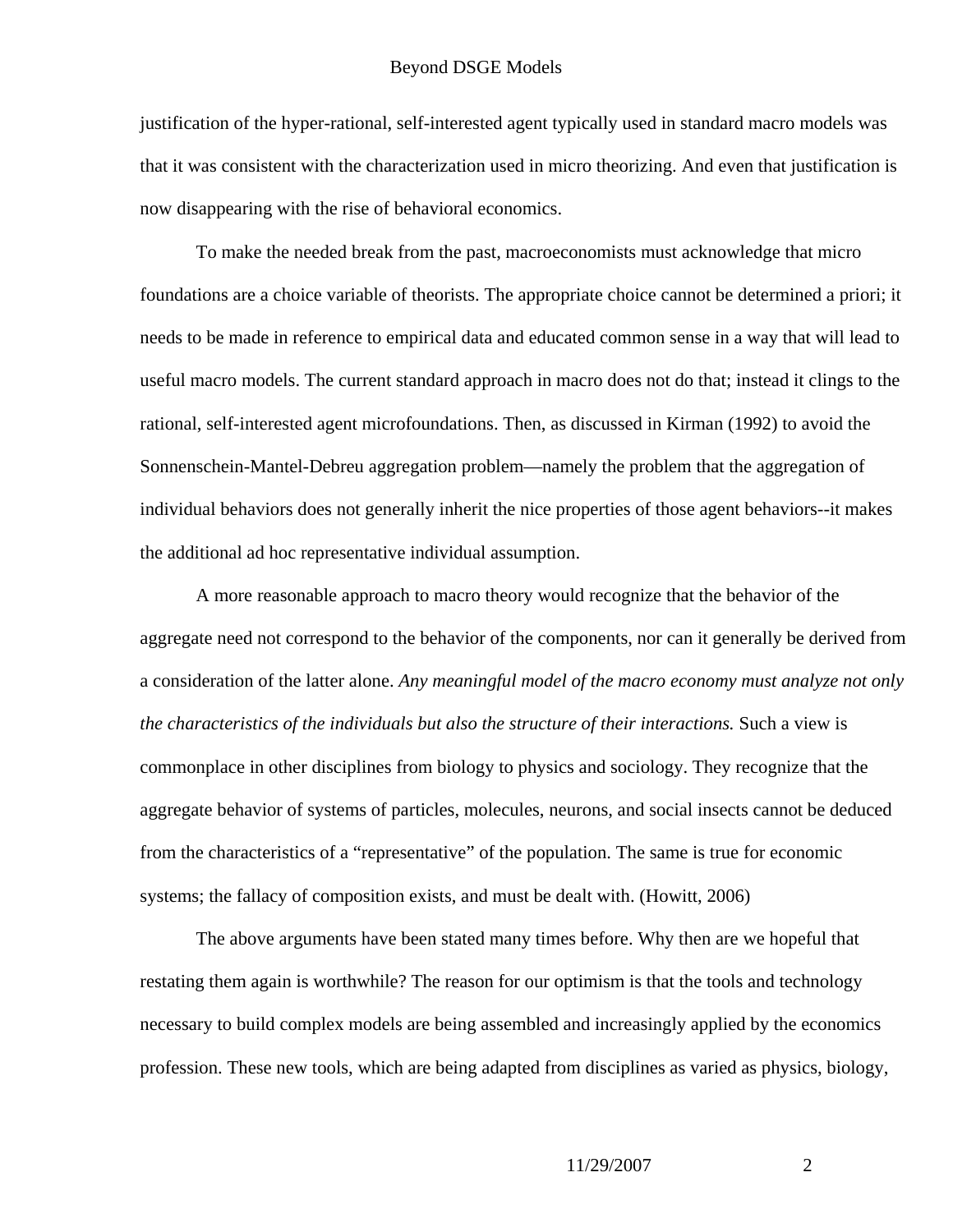computer science and psychology, allow the profession to move beyond DSGE models to more comprehensive, and potentially more meaningful, models. The other papers in this session provide an introduction to some of these approaches, tools, and models. In this paper we simply try to put them into perspective, and to encourage young economists to pursue this sort of approach.[2](#page-3-0)

 To understand why we are convinced that this is the right way to move forward in macro, it is helpful to briefly review the history of the field. Up until the 1940s or 1950s, macroeconomics proceeded without a formal theory. Macroeconomic policy was based on a loose and largely empirical understanding of the macro economy. The field advanced through trial and error, as economists learned from the experience of the past, in the same way that stonemasons learned from the past as they developed methods to build cathedrals long before they understood the formal scientific principles that determine whether or not their constructions would fall down. Similarly, economists used simple, informal macro models, such as the quantity theory and the Keynesian Cross, that captured elements of the macro economy and provided guidance for policy, all in advance of the necessary formal scientific principles. Economic theory had not moved into its axiomatic and mathematical phase at that time, so the idea of a macroeconomic model based on axioms concerning individual behavior was not even envisaged.

While we are sympathetic with this engineering approach for policy purposes, and will argue that there is a modern day equivalent to this earlier approach that economists can benefit from using today, the approach is justifiable only if its limitations are kept in mind. As an engineering model, it is about solving immediate problems and it does not provide a scientific understanding of the way in which the macro economy functions, nor is it intended to do so. This has not always been recognized.

 $\overline{a}$ 

<span id="page-3-0"></span> $2^2$  The papers in this session expand upon the criticisms and developments presented in Colander, ed. (2006).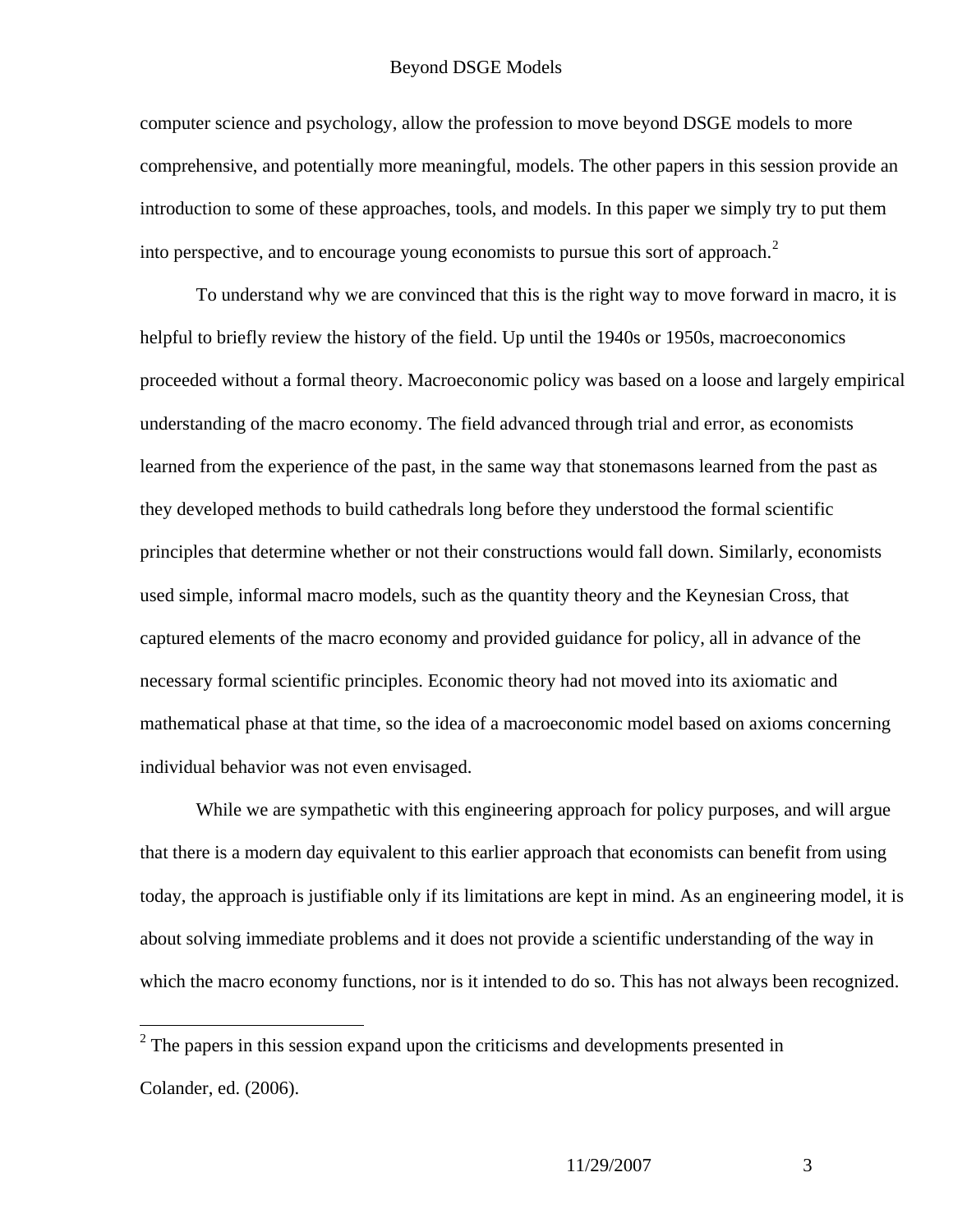With the development of macro econometric models in the 1950s, many of the Keynesian models were presented as having formal underpinnings of microeconomic theory and thus as providing a formal model of the macro economy. Specifically, IS/LM type models were too often presented as being "scientific" in this sense, rather than as the ad hoc engineering models that they were. Selective micro foundations were integrated into sectors of the models which give them the illusory appearance of being based on the axiomatic approach of General Equilibrium theory. This led to the economics of Keynes becoming separated from Keynesian economics

The exaggerated claims for the macro models of the 1960s led to a justifiable reaction by macroeconomists wanting to "do the science of macro right", which meant bringing it up to the standards of rigor imposed by the General Equilibrium tradition. Thus, in the 1970s the formal modeling of macro in this spirit began, including work on the micro foundations of macroeconomics, construction of an explicit New Classical macroeconomic model, and the rational expectations approach. All of this work rightfully challenged the rigor of the previous work. The aim was to build a general equilibrium model of the macro economy based on explicit and fully formulated micro foundations.

Given the difficulties inherent in such an approach, researchers started with a simple analytically tractable macro model which they hoped would be a stepping stone toward a more sensible macro model grounded in microfoundations. The problem is that the simple model was not susceptible to generalization, so the profession languished on the first step; and rational expectations representative agent models mysteriously became the only allowable modeling method. Moreover, such models were directly applied to policy even though they had little or no relevance. The result was the situation that the Solow quote refers to in the beginning of this paper.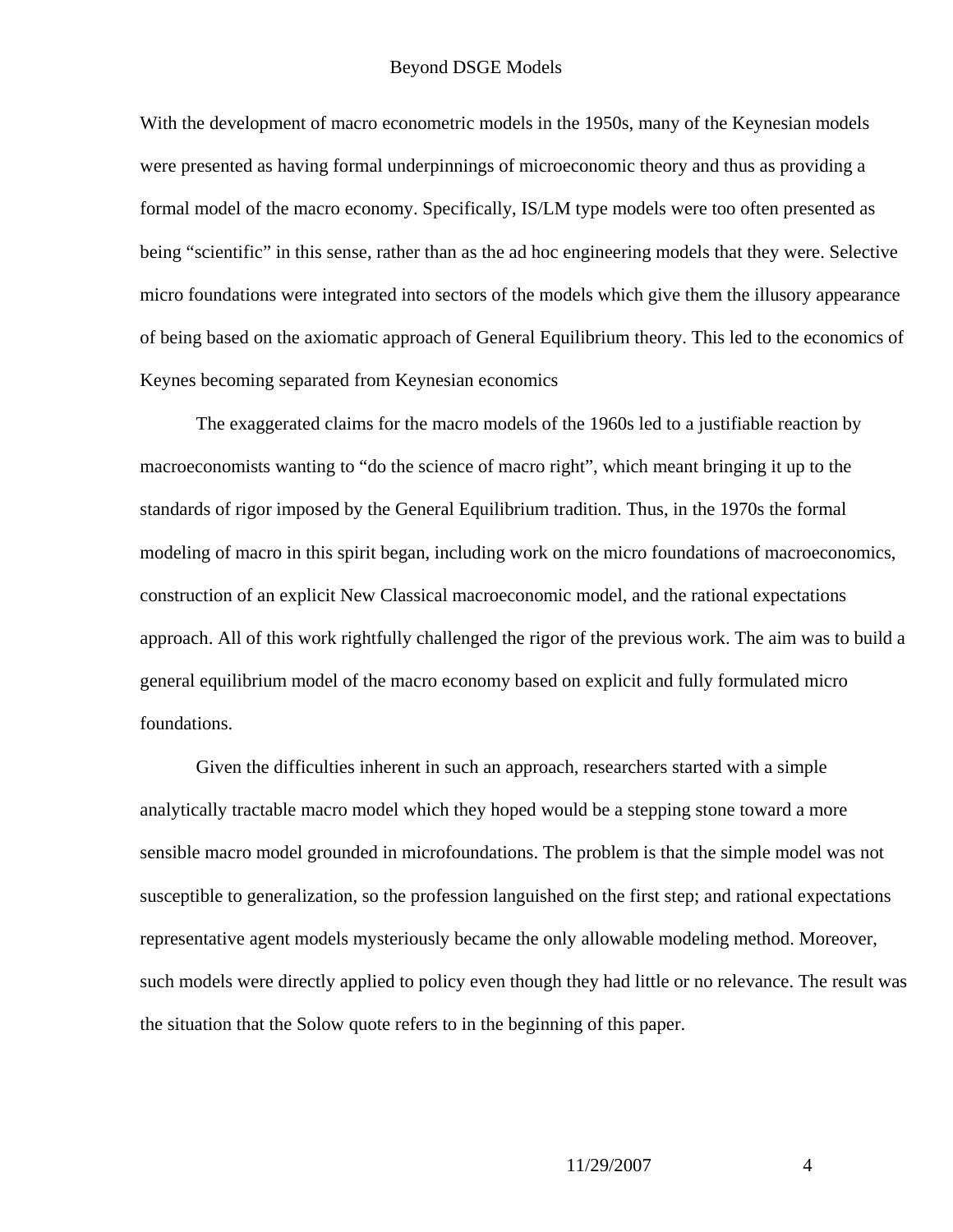The reason researchers clung to the rational expectations representative agent models for so long is not that they did not recognize their problems, but because of the analytical difficulties involved in moving beyond these models. Dropping the standard assumptions about agent rationality would complicate the already complicated models and abandoning the ad hoc representative agent assumption would leave them face to face with the difficulties raised by Sonnenschein, Mantel and Debreu. While the standard DSGE representative models may look daunting, it is the mathematical sophistication of the analysis and not the models themselves which are difficult. Conceptually, their technical difficulty pales in comparison to models with more realistic specifications: heterogeneous agents, statistical dynamics, multiple equilibria (or no equilibria), and endogenous learning. Yet, it is precisely such models that are needed if we are to start to capture the relevant intricacies of the macro economy.

Building more realistic models along these lines involves enormous work with little immediate payoff; one must either move beyond the extremely restrictive class of economic models to far more complicated analytic macro models, or one must replace the analytic modeling approach with virtual modeling. Happily, both changes are occurring; researchers are beginning to move on to models that attempt to deal with heterogeneous interacting agents, potential emergent macro properties, and behaviorally more varied and more realistic opportunistic agents. The papers in this session describe some of these new approaches

One important characteristic of this new work is that it is uninterested in full agent model equilibria. As biologist Stuart Kaufman has remarked, "An organism in equilibrium is dead." Instead, it looks for *system equilibria*, in which agent disequilibria offset each other so that the aggregate system is unchanging, even though none of the components of the individual agents in the model are in equilibrium. Aggregate systems in equilibrium have lots going on inside them, and the goal of this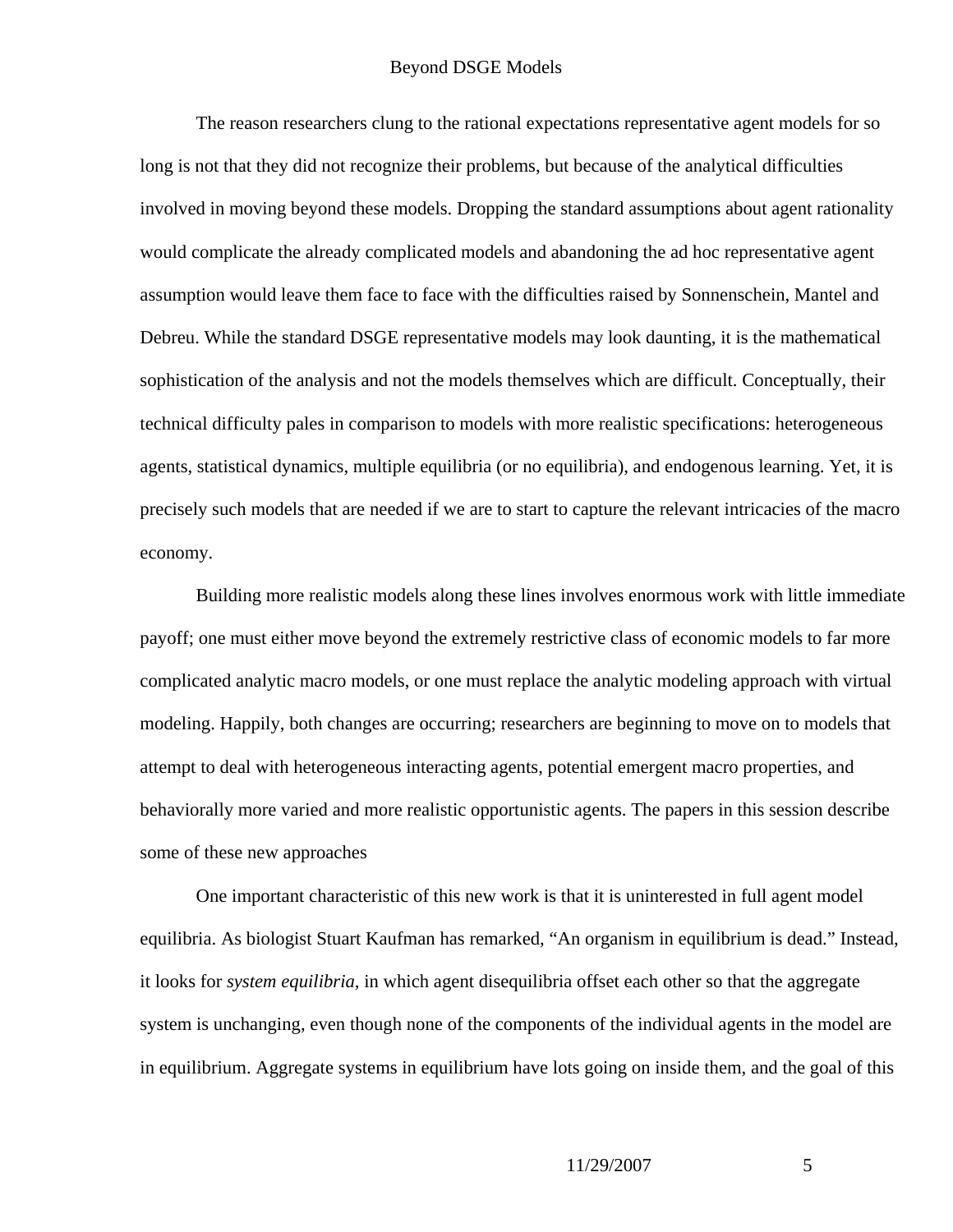work is to relate the micro dynamics with the macro equilibrium. This places the models in the realm of statistical mechanics, and opens up a new range of tools, such as cluster analysis and ultrametrics, which can be used to explore them. (Aoki and Yoshikawa, 2006) It even offers the possibility of jettisoning all micro foundations, and, using dimensional analysis, analyzing the aggregate economy with zero-rationality agents, as the econophysics literature is doing. (Doyne Farmer, et al, 2006)

All this work is both statistically and mathematically technical. The simple truth is that formal macro theorizing that extends beyond where we currently are can no longer be done by the general macro economic theorist without specialized knowledge of various branches of mathematics and statistics, in the same way that theoretical physics cannot be done by engineers or applied physicists alone. With the increase in technical sophistication of the tools now available, scientific economics is at the stage where it must give up the notion that a generalist macroeconomic scientist can do it all, policy, theory, and empirical work.

The way that macroeconomic theorists have kept ahead of the game till now has been to concentrate on a very specific part of mathematics applicable to the set of restricted models that they use. That approach does not work. If we are to develop newer, more encompassing macroeconomic theories modern macroeconomists must see themselves as a collection of specialists in various techniques and approaches working together to solve a very complicated problem.

### **ACE Modeling**

Because the analytic macro models discussed above are so technically difficult, it is not clear which, if any, will provide a meaningful advance. However, because of the increase in computing power over the past decade, there is another approach that cuts the Gordian analytic knot and uses agent based computational economic (ACE) models to analyze the macro economy. In ACE models

11/29/2007 6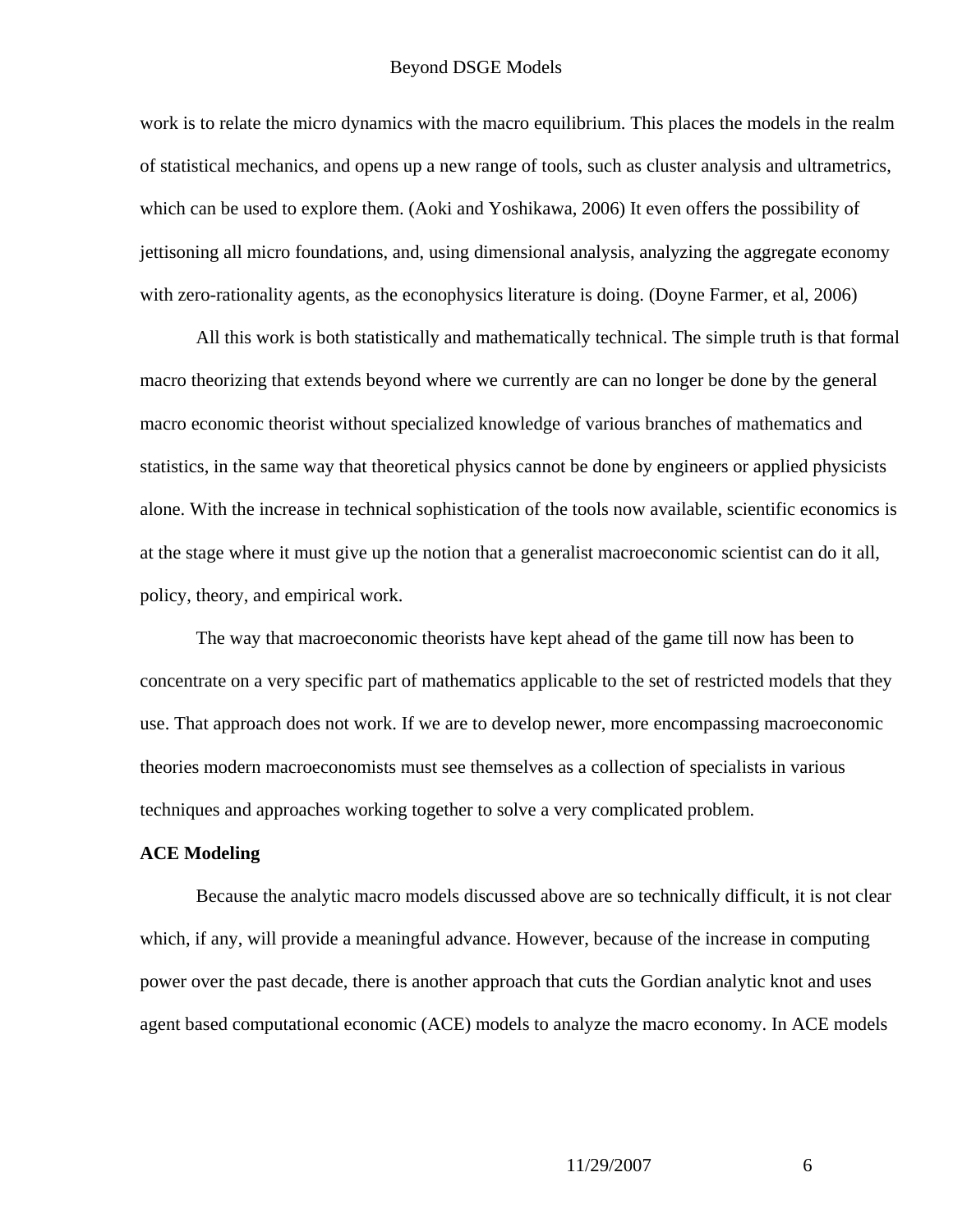researchers create virtual worlds that can be used as test beds to study macroeconomic phenomena. The ACE modeling method is described in the LeBaron/Tesfatsion paper.

The advantage of the ACE approach for macroeconomics in particular is that it removes the tractability limitations that so limit analytic macroeconomics. ACE modeling allows researchers to choose a form of microeconomics appropriate for the issues at hand, including breadth of agent types, number of agents of each type, and nested hierarchical arrangements of agents. It also allows researchers to consider the interactions among agents simultaneously with agent decisions, and to study the dynamic macro interplay among agents. Researchers can relatively easily develop ACE models with large numbers of heterogeneous agents, and no equilibrium conditions have to be imposed. Multiple equilibria can be considered, since equilibrium is a potential outcome rather than an imposed requirement. Stability and robustness analysis can be done simultaneously with analysis of solutions.

# **The Engineering Approach: Taking the Models to Policy**

We are a long way from analytic and ACE models being intuitively satisfying. For example, in a truly satisfying ACE model, the agents will have access to ACE modeling results, making the modeling process itself endogenous to the model. That was the problem that John Muth attempted to sidestep with his assumption of rational expectations. But process endogeneity cannot be sidestepped; endogenous process systems continually unfold in ways that likely can never be fully understood from a vantage point within the system. Because of the inherent complexity of the problem, even the new advanced analytic and ACE macro models described above should be seen as stepping stones on the path to a deeper model of macro sometime in the future. However, they are still far too simple to bring directly to policy; they are, at best, suggestive. Thus, researchers must be careful about drawing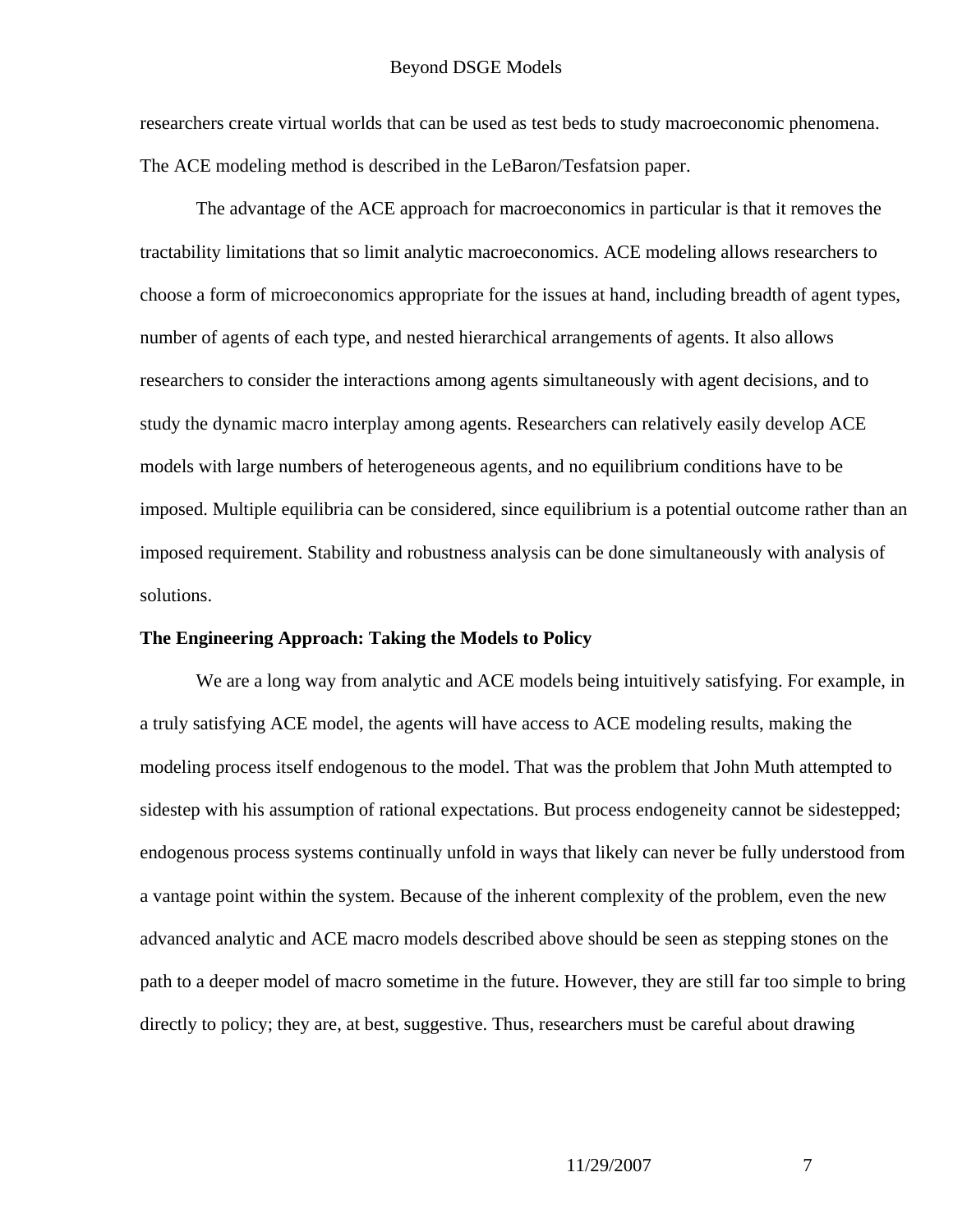anything other than suggestive inferences about macro policy from the models. Ad hoc models, as all scientific macro models are at this point, provide ad hoc policy advice; they can do no better.

If all scientific macro models are still ad hoc, how should one undertake macro policy today? Our answer is that policy economists need to go back to the engineering approach that economists used up until the 1940s and 50s. That engineering approach does not search for scientific understanding; it searches for models that shed light on the problems at hand. Because of the statistical and computational advances that have been made in the past half century, the modern macro engineering approach will not be limited to the heuristic and ad hoc econometric models that they used, but instead can use sophisticated statistical models to complement our understanding. It is time to return to an engineering approach to macro policy that has long existed in econometrics, and accept that one can and should search for relationships among macroeconomic variables without worrying about the behavioral foundations of those relations.

The use of vector auto-regression models which posit linear relations among various macro time series is one way to do this. These models do away with the restrictive assumptions of causal models such as DSGE, and thus are a good starting point for a modern engineering macro model. Such an approach is now widely used to make forecasts and to guide macro policy. Today, in particular, for short-term forecasts and analysis, researchers are more and more turning away from formal theoretical models of any type and are using VAR models.

That approach makes practical sense, but as all researchers know, statistical models alone do not provide answers; one's theory influences one's interpretation of the statistical models. The question is: How do we integrate the statistical results with our theories? One approach being suggested is to use DSGE models as Bayesian priors for the analysis. (Del Negro and Schorfheider, 2004) We find that approach unsatisfying. We believe that the Brock/Durlauf/Rondina paper offers a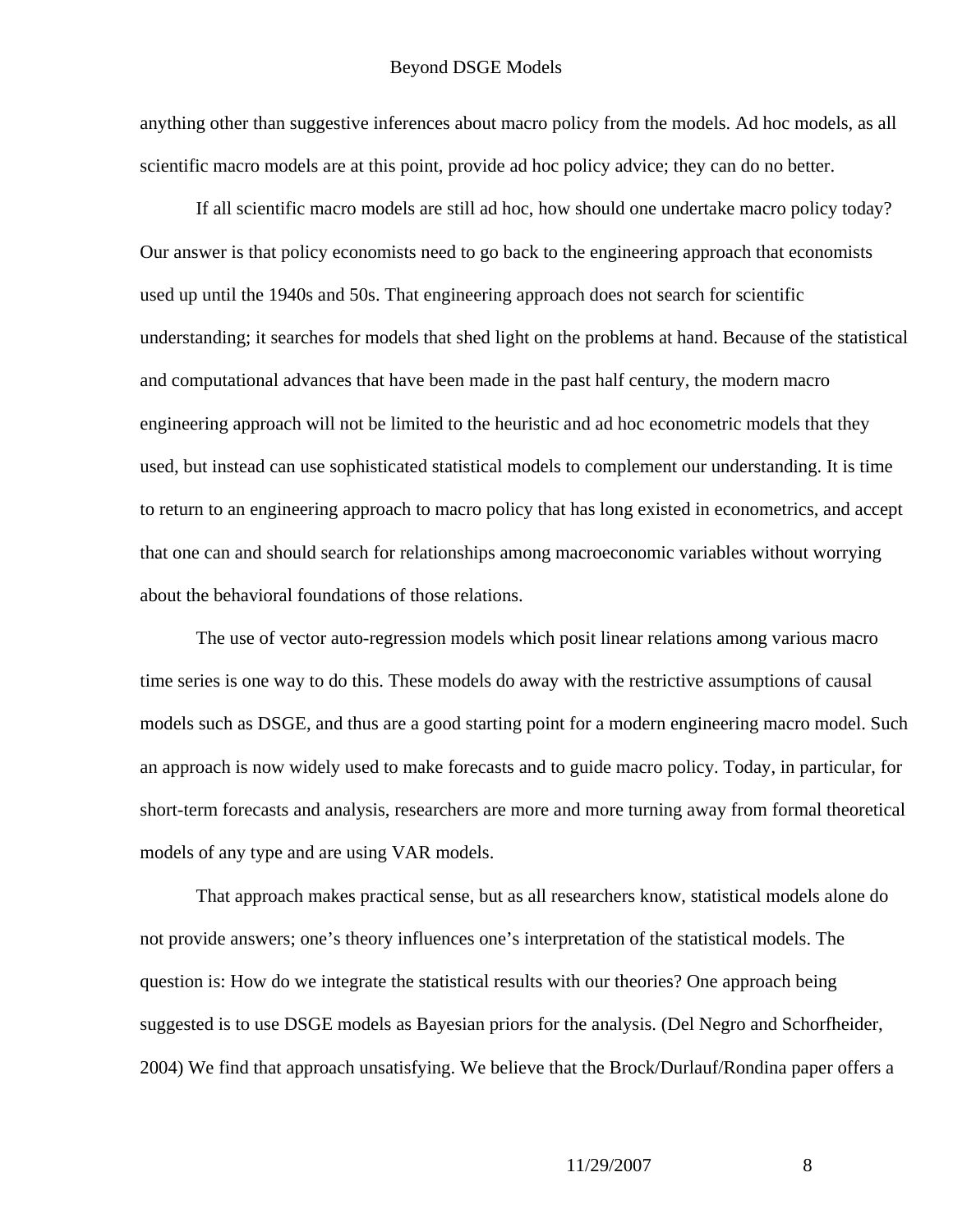more reasonable approach that assumes the "true" macro model is unknown, and entertains multiple candidate theories.

The Hoover/Johansen/Juselius paper offers an alternative attractive approach that switches the role of theory and statistical analysis. Instead of letting theory guide data, they let the data guide both policy and theory choice. The central tools in this approach are cointegrated vector auto regressive statistical models, and general to specific statistical modeling. These tools allow the researcher to take an archeological approach to the data—relying on the statistical tools to guide the policy maker in finding the stable statistical relations among variables in the past.

This modern engineering approach requires continuous interaction between the researcher and the data. Cointegration does not lead to clear-cut answers, and to make decisions about the grey areas, the researcher must have a good sense of the strengths and weaknesses of the various theories. Results will vary according to the decisions he or she makes, and thus the results are researcher specific. To make reasonable decisions, the researcher cannot hold just one theory. Doing so will all too often simply lead the researcher to confirm whatever theory he holds (See Johansen, 2006). In short, the modern macro engineering researcher cannot be a technician who applies technical tools to data, but rather must be a craftsman who integrates the best computer aided statistical analysis possible with the best general theoretical and institutional knowledge, allowing him or her to interpret the data.

## **Conclusion**

 Einstein once said that models should be as simple as possible but not more so. If the macro economy is a complex system, which we think it is, existing macro models are "more so" by far. They need to be treated as such. We need to acknowledge that our current representative agent DSGE models are as ad hoc as earlier macro models. There is no exclusive right to describe a model as "rigorous". This does not mean that work in analytical macro theory should come to a halt. But it